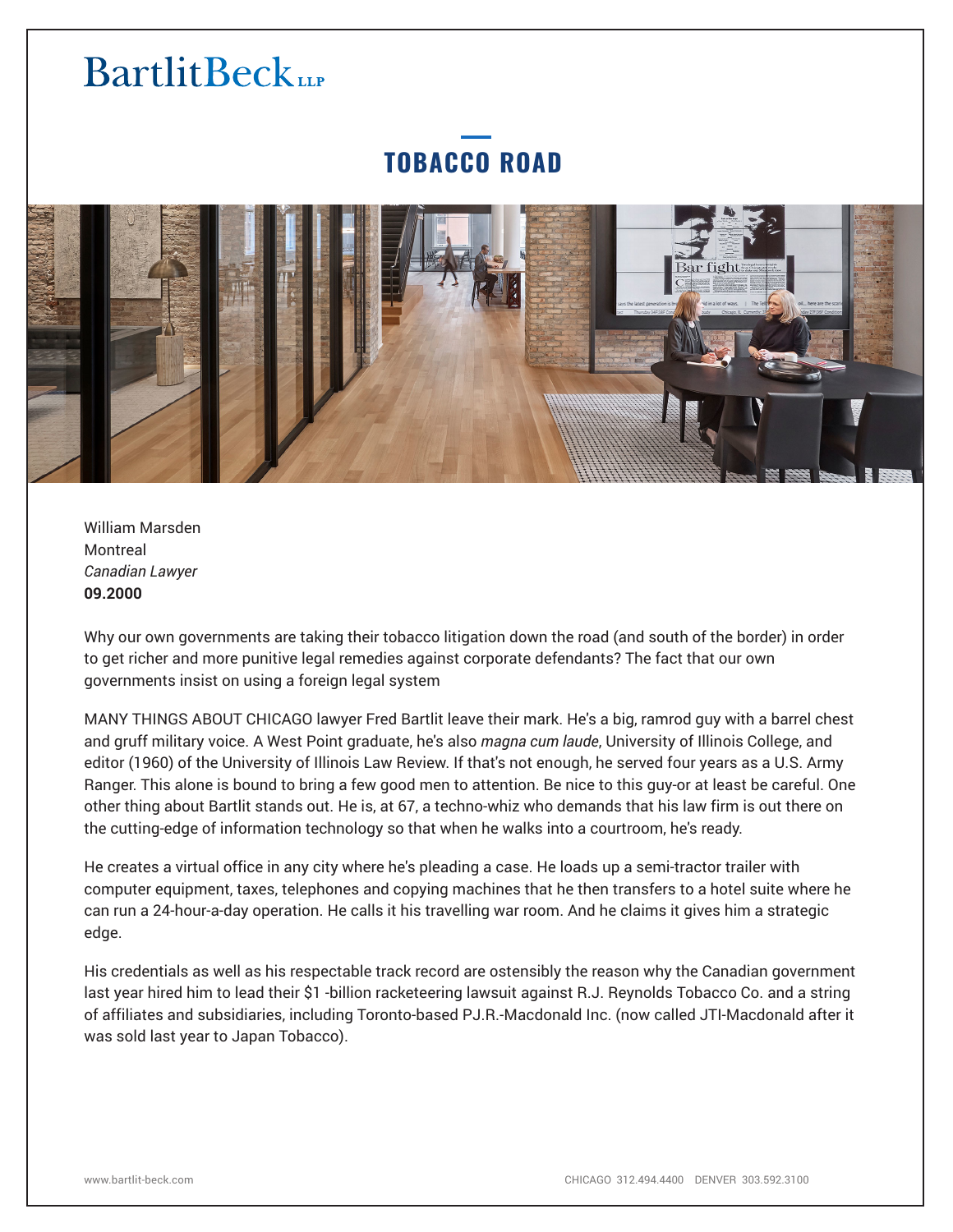TOBACCO ROAD

Canadian lawyers might be excused, however, for regarding Bartlit as an American carpetbagger stealing away their livelihood. The exact details of his hourly rate/contingency-fee agreement have never been made public. What is known is that so far he and his firm, Bartlit Beck, have collected \$3.76 million US, the highest single legal tab run up by Ottawa in a fiscal year. And the race hadn't even begun before U.S. Federal judge Thomas McAvoy in July dismissed the racketeering case claiming it involved interpretation of a foreign government's tax laws, which is forbidden under the common-law Revenue Rule. (McAvoy's ruling invites appeal. He stated that, in our modem global economy, he finds the rule "outdated" and the rational "unpersuasive,"and cites other judgments that share this view. He appeared, however, bound by judgments of the Second Circuit appeals court.)

But before lawyers get too upset about the southern migration of jumbo legal fees, it's important to understand where Bartlit comes from and how his hiring reflects on our own judicial system.

Though his accomplishments are considerable (44 cases tried between 1971 and 1998, 32 wins, seven settled, four lost), Bartlit is not self-made. In fact, Bartlit is no special genus. He is part of the collective experience of the entire American plaintiff bar in organizing and pleading complex cases against major corporations that take years of preparation. In this sense, he is little more than a product. One of many fashioned over more than a century of aggressive, entrepreneurial, risk-taking American plaintiff bar actions.

The fact that the federal government has to go to the U.S. to seek justice is, for many lawyers, an admission that the Canadian legal system simply fails to meet the grade for highly complex cases involving massive corporate fraud. In contrast to the bold vistas of the American bar, the Canadian judicial landscape appears as a slow-growth garden of perennially cautious, overly conservative, often lazy, chronically underfunded and alltoo-elitist judiciaries. So if Canadian lawyers complain that the tobacco bonanza is not descending on their town, it's probably their own fault. But the loss is that of all Canadians.

Had the lawsuit been filed in Canada, the judicial system would have had an infusion of much more than windfall legal fees. Lawyers and judges would benefit from the experience and the law likely would advance. But that's not going to happen.

Instead, the intricacies of large litigation will be explored outside Canada. Canadians will not garner the benefits of courtroom debates that inevitably probe the strength and weakness of evolving justice systems. That will all happen in a foreign jurisdiction where American lawyers and judges will work with American legal systems to advance American laws. The only benefit Canada will ever get will be whatever money it might win from its lawsuit.

"The United States has an independent plaintiff bar that is fearless in terms of its willingness to take on powerful interests and we do not, and I think that our democracy is weaker because of that," said Toronto lawyer Doug Lennox, who is litigating two tobacco-related actions here.

The mere fact that Ottawa had filed its suit in Syracuse, N.Y., and was using 18 U.S. Code Chapter 96-the famous Racketeer Influenced and Corrupt Organizations (RICO) statute for its remedy, points to a gaping hole in our own system. Ottawa claims tobacco companies aided and abetted smuggling from 1991 to 1994, thereby defrauding the Canadian government of taxes.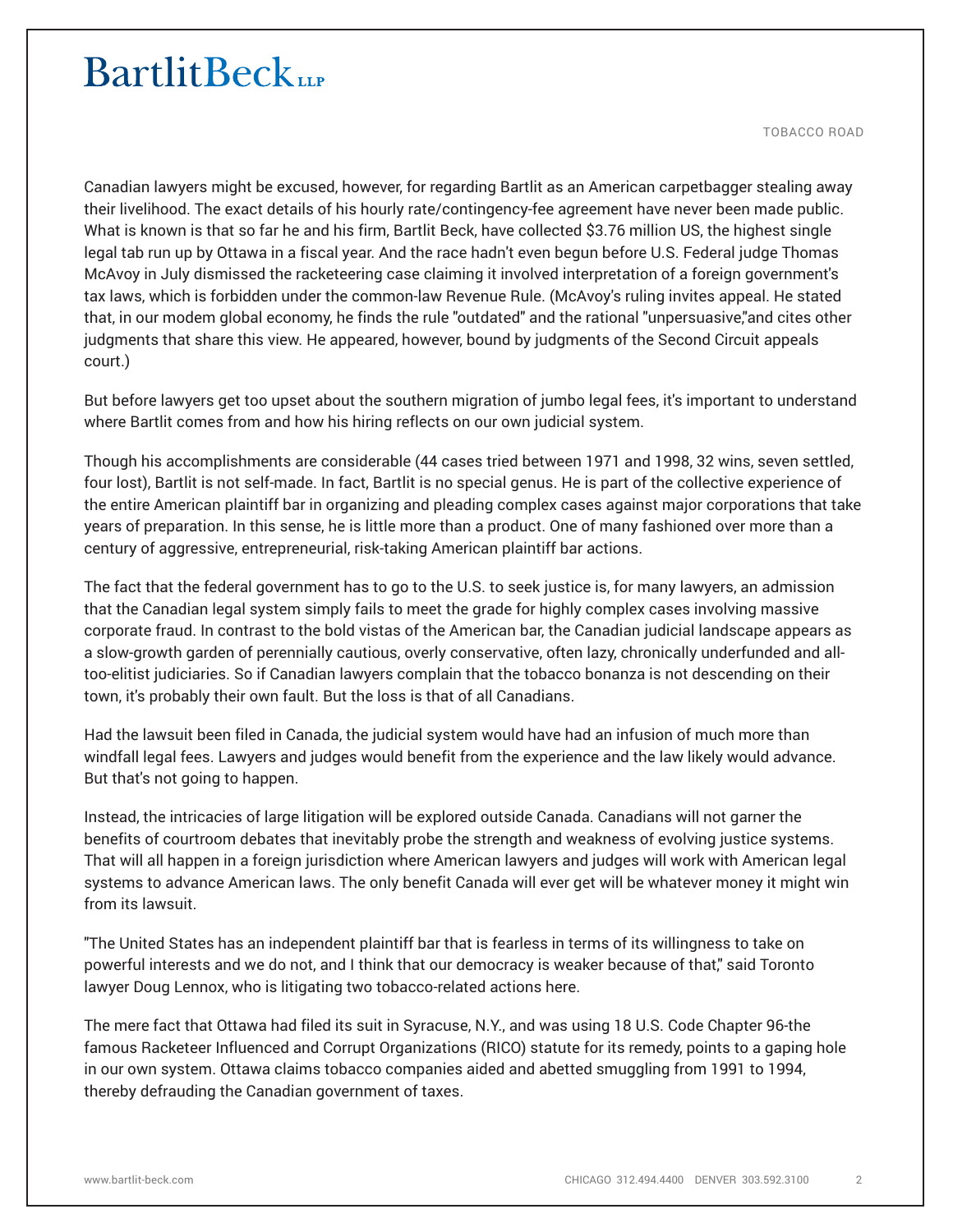TOBACCO ROAD

If the federal attorney general believes RICO is the appropriate recourse, why does Canada not have a RICO statute that makes sense for Canadians? Perhaps it is because Canada's judiciary has not been spirited to create the kind of debate that would have given birth to a RICO statute. RICO in the U.S. did not come out of nowhere. It evolved out of a judiciary that is an active part of the American political process.

"There's a lot of hype here concerning people in the U.S. being able to hold companies to ransom and get big awards," said Toronto lawyer Andreas Seibert, who has a class-action suit in the wings against all three major tobacco companies. "But here the average guy cannot even get into court. They cannot get access to the courts because it's too expensive and the payback is too small. So lawyers will not even take the case unless it is a slam dunk."

Despite growing evidence that tobacco companies have willfully concealed the health hazards of smoking from the public, Canadians have launched only five tobacco liability lawsuits. The first was launched in British Columbia in 1988 and was finally banged out of court years later by judges who ruled it was time barred: *Perron v. R.J.R. Macdonald Inc.* (1990),66 D.L.R. (4th) 132.

British Columbia is the only province to pursue in Canada the tobacco manufacturers for health cost recovery. The lawsuit springs from the Tobacco Damages and Health Care Costs Recovery Act that was enacted in 1998.

The legislation is modeled after an American law-Florida's highly successful 1995 Medicaid Third-Pa" Liability Act. The B.C. Supreme Court stuck down the statute in February on the issue of extra-territoriality but recognized the essential right of the province to pursue Big Tobacco for health cost recovery. The province is therefore redrafting the legislation: *British Columbia (Attorney General) v. JTI-Macdonald Corp*. (2000),184 D.L.R. (4th) 335.

Ontario, the nation's most populated province, has only three tobacco product liability suits, all of which are barely off the ground. Ironically, the furthest along is a mere \$6,000 small claims suit launched in 1997 by Joseph T. Battaglia, who's 58. He smoked Imperial Tobacco Ltd. brands since he was 16 when he began working as an office boy with Rothmans of Pall Mall Ltd., later rising to national sales manager.

He says the company encouraged him to smoke, claiming it would advance his career and not damage his health. Now, however, he says he has coronary heart disease directly related to smoking and, despite numerous attempts, can't cure his addiction.

Unable to find a lawyer to take his case, Battaglia initially represented himself until Doug Lennox agreed to help out. Three years after the filing, he only recently won the right to a trial. That is the furthest a tobacco case has ever advanced in this country *(see sidebar)*.

"He doesn't care about the money. He wants the tobacco executives to be forced to stand up in court and explain themselves," Lennox said. "Civil litigation to my mind is not about money. I don't want to represent a client who tells me, 'I've been wronged, I want money.' I want someone to tell me 'I have been wronged and I want to make a difference.'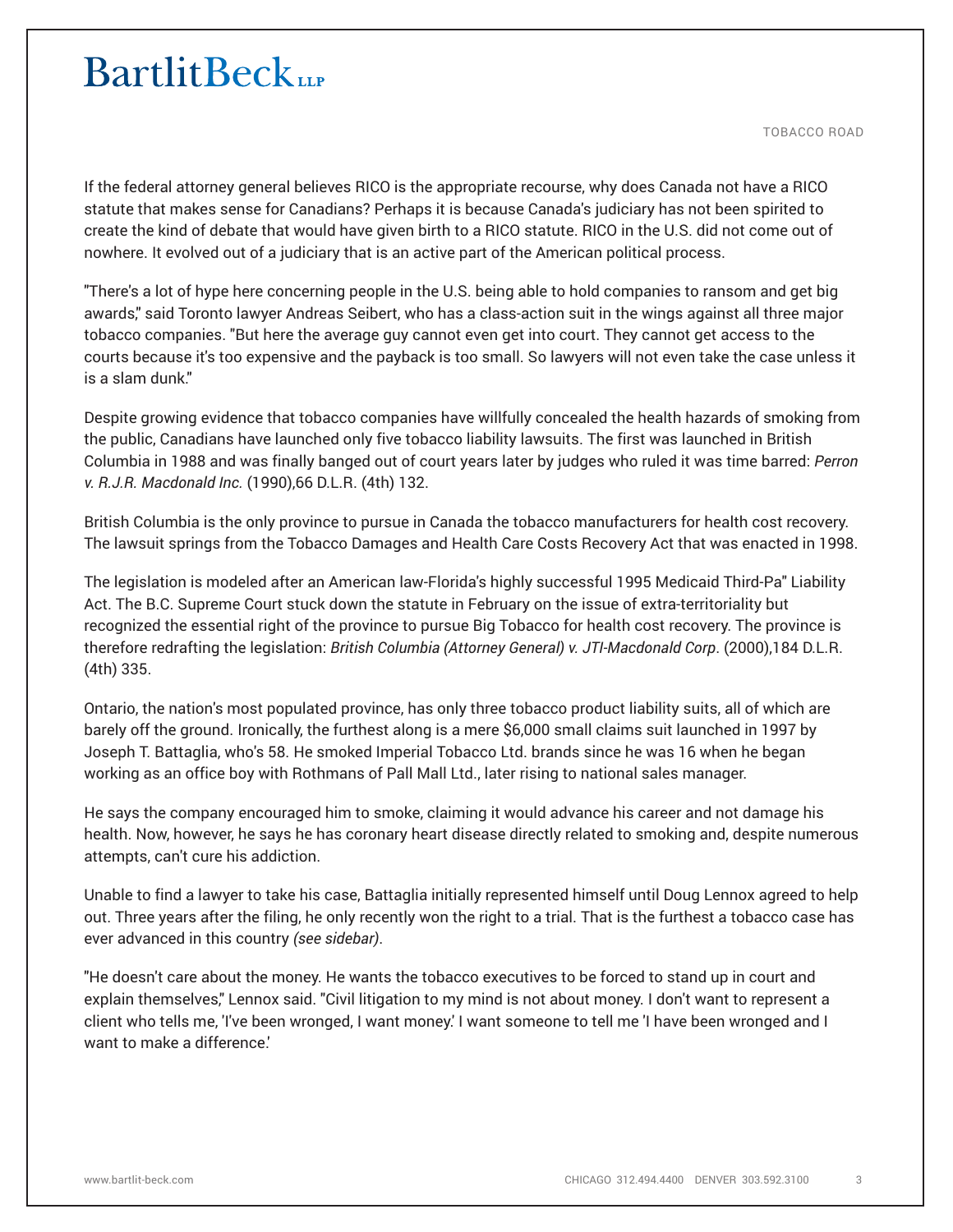TOBACCO ROAD

"There are a lot of Canadians who have lost loved ones to the tobacco industry and they all deserve a chance to go to a Montreal courtroom, or to a Toronto courtroom or what have you, and sit there and listen to these tobacco executives who have acted so callously for so long."

Andreas Siebert filed his class-action product liability case against R.J.R.-Macdonald, Imperial Tobacco and Rothmans Benson & Hedges Inc. in 1995. The case drags on. It still has not received class-action certification. Siebert blames the delays on the flood of motions from tobacco companies seeking access to plaintiffs' medical records.

Ontario's class-action legislation is fairly liberal. It requires a cause of action that is capable of proof. A plaintiff must also show there is one or more individuals who would be recognized as a class of similarly related individuals with common cause. Finally, the lawyer must produce a workable plan of litigation.

Siebert is currently in the Ontario Court of Appeal seeking to file a separate action against the tobacco companies for destruction of documents.

Lennox also is seeking class-action approval for a suit alleging that the three major tobacco companies conspired against the production of cigarettes that carry a lower risk of fire.

Like the federal government, Ontario has chosen to seek its remedy in the U.S. Last year it filed suit, a health care cost recovery case, against Big Tobacco and retained the hugely successful South Carolina firm of Ness Motley Loadholt Richardson & Poole. The Ontario Health Insurance Plan (the province's public health insurer) claims tobacco-related illnesses have cost the province an estimated \$40 billion US.

Ness Motley (the same firm dramatized in the film *The Insider*) represented 30 of the 50 U.S. states in the \$254 billion US settlement in 1997 with U.S. tobacco companies. The firm stands to earn as much as \$12 billion US in contingency fees from that case. Ontario has agreed to pay Ness Motley a 20-percent contingency fee, meaning the firm stands to earn as much as \$8 billion US from a successful prosecution. Ron Motley has agreed to spend \$20 million US to prosecute the action. It's a can't-lose situation for Ontario. But what does it mean for the Canadian judicial system?

Lawyers like Lennox claim Ontario's decision to seek justice outside Canada is an admission that the Canadian system is a failure.

The only other tobacco-related action is in Quebec where lawyers Bruce Johnston and Philippe Trudel are seeking the right to file a health-related class action against the three major Canadian tobacco companies. The case was filed in 1998: See *Fortin c. Imperial Tobacco ltée* [1999] J.Q. no 2593.

The tobacco companies contested the capacity of the two lawyers to act on the file because a partner at a previous law firm had once acted for a tobacco company. The Quebec Appeals Court recently denied Big Tobacco's motion to dismiss.

"I would say the plaintiff bar in Canada as a whole is much more timid than it is in the States," Johnston said. "I think there is an important element of corporate responsibility that is lacking in this country because of this. [Tobacco companies] market a product that addicts and kills people and virtually no one has thought to bring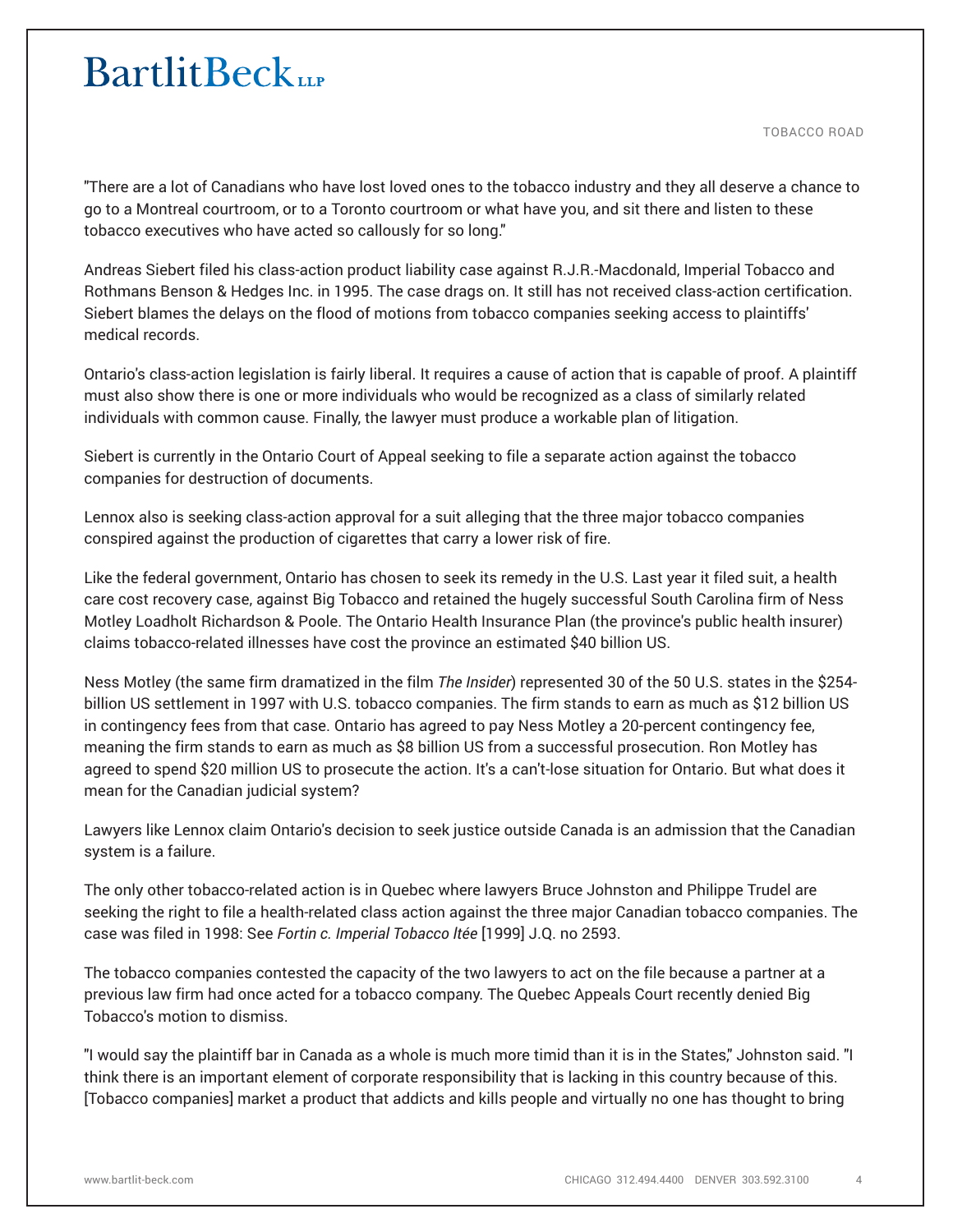TOBACCO ROAD

them to justice." Johnston calculates that he and his partner have spent about \$200,000 in time and disbursements on the case so far.

Most of the provinces have declared that they intend to file health care cost recovery cases. The intended venues have not been announced. The bandwagon is getting crowded, but little action is evident.

#### **The Small Claim That Wouldn't die**

A case in small claims court that Imperial Tobacco Ltd. Could have settled for \$1 and an apology will now lead to a costly trial next November. The company has had numerous opportunities to resolved the three-year-old civil suit that alleges Imperial misled the public and failed to warn smokers about the health risks of its so called "mild" cigarettes.

Last June, a week after the head of Imperial admitted to a Senate committee that cigarettes are addictive and dangerous, the company remained resolute that it would not settle. Joseph Battaglia, the company's former cigarette salesman, filed a civil suit against Imperial in June 1997.

Battaglia alleges that Imperial was negligent when it misrepresented the levels of tar and nicotine on its extra mild cigarette packages as being four milligrams and 0.4 milligrams per cigarette respectively. The actual levels were 26 milligrams a cigarette for tar and 2.24 milligrams a cigarette for nicotine, the document states. Last February, Battaglia offered to settle the lawsuit for \$1 and a letter from Imperial apologizing for withholding vital information about health risks and for its efforts to mislead the public through its development and marketing of low-tar cigarettes.

In its statement of defense, Imperial Tobacco rejects Battaglia's allegations and denies "that it is now or has ever been involved in any conspiracy as alleged, or otherwise." Imperial also denies that Battaglia is addicted to nicotine, as he claims, and states "that millions of smokers quit every year."

Battaglia is represented by Toronto lawyer Douglas Lennox, while Imperial has Osler Hoskin & Harcourt's Deborah Glendinning.

Contrast this with the U.S., where tobacco litigation goes back decades and literally hundreds of cases have been filed. The first was in 1953 and was quickly tossed out. But that didn't stop the American plaintiffs' bar. It continued to chase the tobacco companies until it finally found the winning formula in 1994 with a settlement in Mississippi. Since then, the floodgates have opened culminating in the massive \$246-billion US settlement in 1997 creating a windfall for American lawyers and state treasuries.

Yet the money is hardly the point. The long history of American tobacco litigation ultimately served a higher purpose. It was a massive dose of truth serum injected into the muscular arm of a strapped-down industry. Millions of corporate and scientific documents chronicling tobacco company research and the behavior of tobacco executives throughout the last century have been forced into the public realm and are, in countless ways, breathtakingly revealing.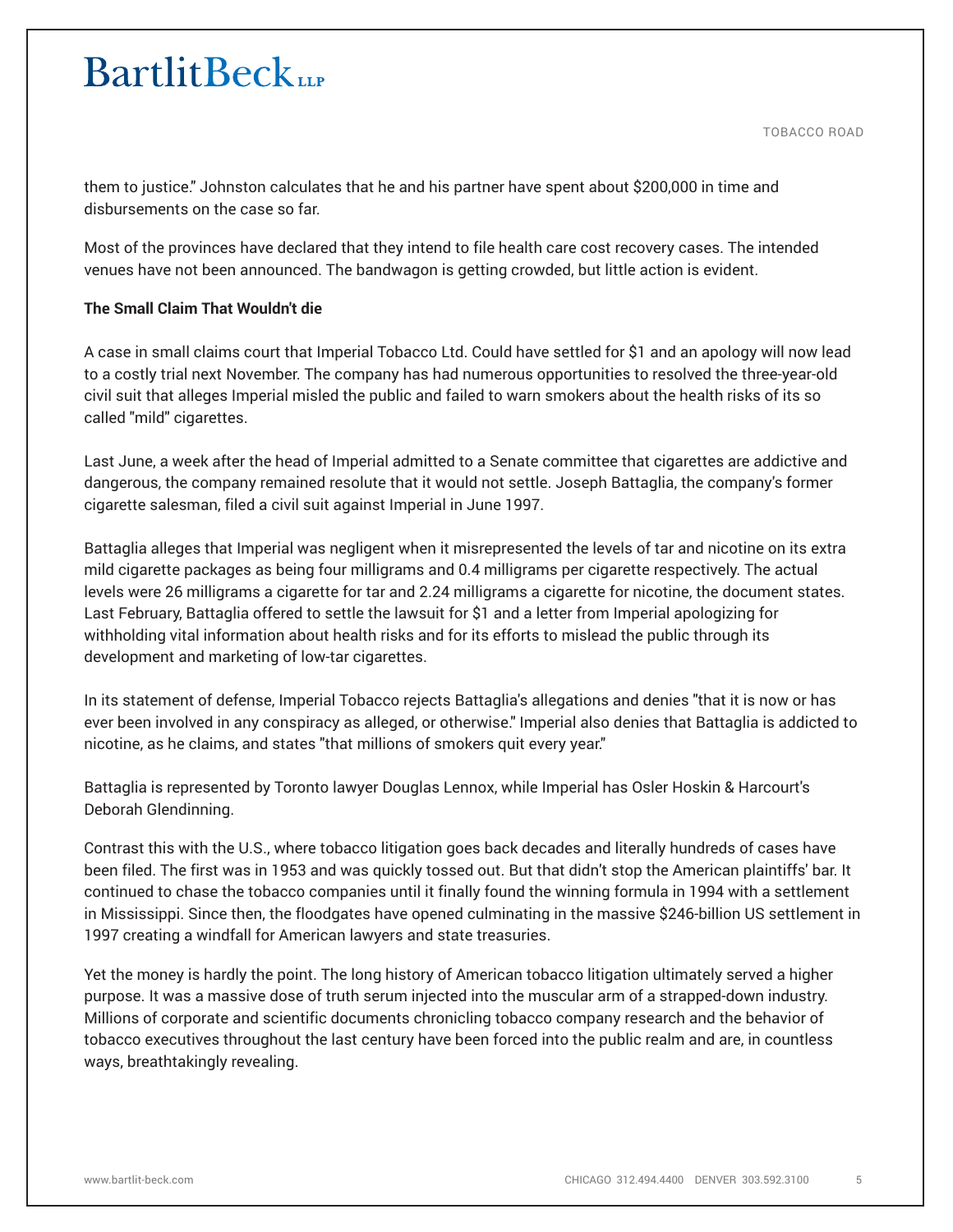TOBACCO ROAD

In fact they are so revealing that they serve as the basis for more and more suits and criminal investigations not only in the U.S., but also in Canada and throughout Europe. The tobacco industry, which prided itself on never losing lawsuits and spent hundreds of millions of dollar in the process, is at bay. Its Achilles heel is its own extensive documentation and databases, revealed thanks to an undeterred American bar for whom the big score offers the necessary incentive to seek truth and restitution.

This is why Canada chose to take its anti-racketeering case to JL Syracuse, NY. To deal with a more sophisticated judiciary, well practiced in such complex cases.

This is crucial primarily because Canada's case opens a whole new area of tobacco litigation. It's not about health or fire safety-it's about corporate fraud and racketeering at a international level. (The Republic of Ecuador and 23 states in Colombia have since filed two similar lawsuits in the U.S. claiming huge tax loses against Philip Morris Companies Inc., Reynolds and British American Tobacco Co. Ltd.)

These cases will rely heavily on company documents and, in Canada's case, on testimony from corporate insiders such as former R.J.R. executives Les Thompson and Stan Smith. Thompson is the sales manager at R. J.R.-Macdonald who from 1991 to 1994 was in charge of organizing tobacco shipments into the smuggling networks of Akwesasne Indian Reserve near Cornwall, Ont. He pleaded guilty last year in Syracuse to money laundering charges and is currently serving a four-year sentence in federal prison. He also pleaded guilty in Toronto in February to one charge of conspiring to defraud the federal government. He received a suspended sentence.

Smith was R.J.R.-Macdonald's vice-president of sales during the smuggling era. He was never charged in the U.S. and has since resigned from the company and moved to England. He was expected to testify on behalf of the plaintiff and support Thompson's evidence that R.J. R. conspired at the highest levels to aid and abet smuggling. The government is also negotiating with other former senior executives at R.J.R.

Justice department lawyer Duff Friesen, who is managing the five-man tobacco legal team in Ottawa, says the government might include Imperial Tobacco and Rothmans as defendants. Like R.J.R., these companies also had a network in place that supplied cigarettes to smugglers. All three companies have stated that they broke no laws.

R.J.R.'s permanent retainer, New York lawyer C. Steven Heard Jr., will quarterback its defense. Heard is the same lawyer who debriefed Thompson when he learned in June 1998 that he was under investigation for smuggling related charges. Company lawyers urged him to stand tall, no wobbly legs needed here. But when Thompson was arrested last year at the Windsor-Detroit border crossing and sent to Syracuse to stand trial on conspiracy to defraud and money laundering charges, his company-paid lawyers advised him to negotiate a plea. Now he feels like the company's sacrificial lamb. So there's no love lost between Thompson and his former employers.

Heard's first move was to file a motion to dismiss the entire case. He claimed:

● the case is essentially a tax recovery case and under revenue rules, U.S. courts cannot interpret foreign tax laws;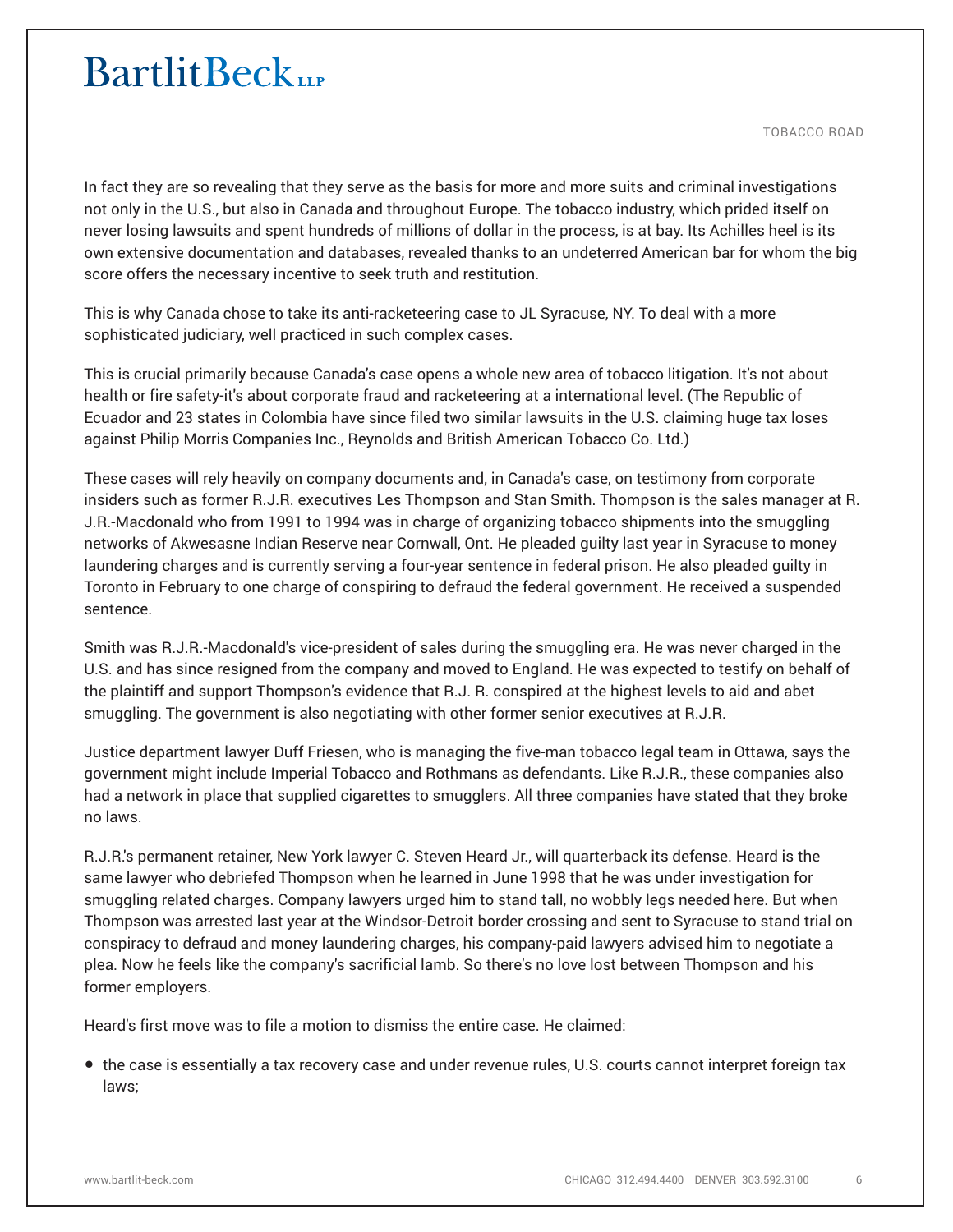TOBACCO ROAD

- the case is time-barred under RICO and the Canadian government is not a "person" as defined by the statute;
- most of the alleged illegal actions took place in Canada and therefore Syracuse is not a *forum conveniens*, and
- The Canadian Tobacco Manufacturers' Council is based exclusively in Canada, and is therefore not subject to New York jurisdiction.

The motion was debated June 23 before U.S. federal Judge Thomas McAvoy in the sleepy university town of Binghamton, NY. R.J.R. brought in 11 lawyers. Canada's Fred Bartlit had five, two of whom sat behind Bartlit with open laptops. Auditing the procedure was a lawyer representing the Colombian lawsuit.

The questions of sovereign tax law interpretation and of time bar are crucial. The government alleges its injuries took place between 1991 and 1997. RICO requires that it file no less than four years after discovery of its injury. R.J.R. claims the government knew of its injury in 1994 when it rolled back tobacco taxes.

In its arguments, the attorney general claimed that equitable tolling permits a plaintiff to toll the statute of limitations during the time in which it is unable to obtain "vital information bearing on the existence of his claim." This includes the identify of the wrongdoer, which Canada claims was only revealed, at the earliest on June 20,1997, when a U.S. grand jury indicted Thompson and 20 co-conspirators including R.J.R. subsidiary, Northern Brands International Inc.

One key issue is whether the government applied due diligence in attempting to discover who was responsible for its injury. Given its vast investigative resources, Ottawa might find it difficult to convince a U.S. federal judge it wasn't clever enough to uncover the truth until a task force of U.S. police and prosecutors succeeded in 1997. Essentially, Ottawa claims it was hoodwinked by the tobacco companies and their agent, the Canadian Tobacco Manufacturers Council (CTMC).

Canada argues that the U.S. venue is appropriate because most of the conspiracy occurred in the U.S. and many of the defendants and potential witnesses are in the U.S. Syracuse was convenient because it served as the venue for the criminal charges against Thompson and Northern Brands, the R.J. R. company through which tobacco was funneled to the smugglers. Even the judge is the same. Thomas McAvoy presided over the criminal trials, so Syracuse is a judicial environment well- versed in the facts of the case.

Yet the same argument for holding the case in the U.S. can also be made for holding it in Canada. The alleged fraud is against the Canadian government and was allegedly hatched on Canadian soil by a Canadian-based company and its Canadian executives.

Big awards are a major incentive to litigation in the U.S. A RICO suit, for example, awards treble damages. Canada's relatively paltry settlements are largely the reason most Canadians do not have access to justice, thereby stunting the nation's judicial growth, lawyers say.

Caps on damages are a huge disincentive for a lawyer to accept most cases. The Supreme Court in 1977, in the famous "damages trilogy" of cases, capped general damages at \$100,000, which has since risen, through indexation, to about \$250,000.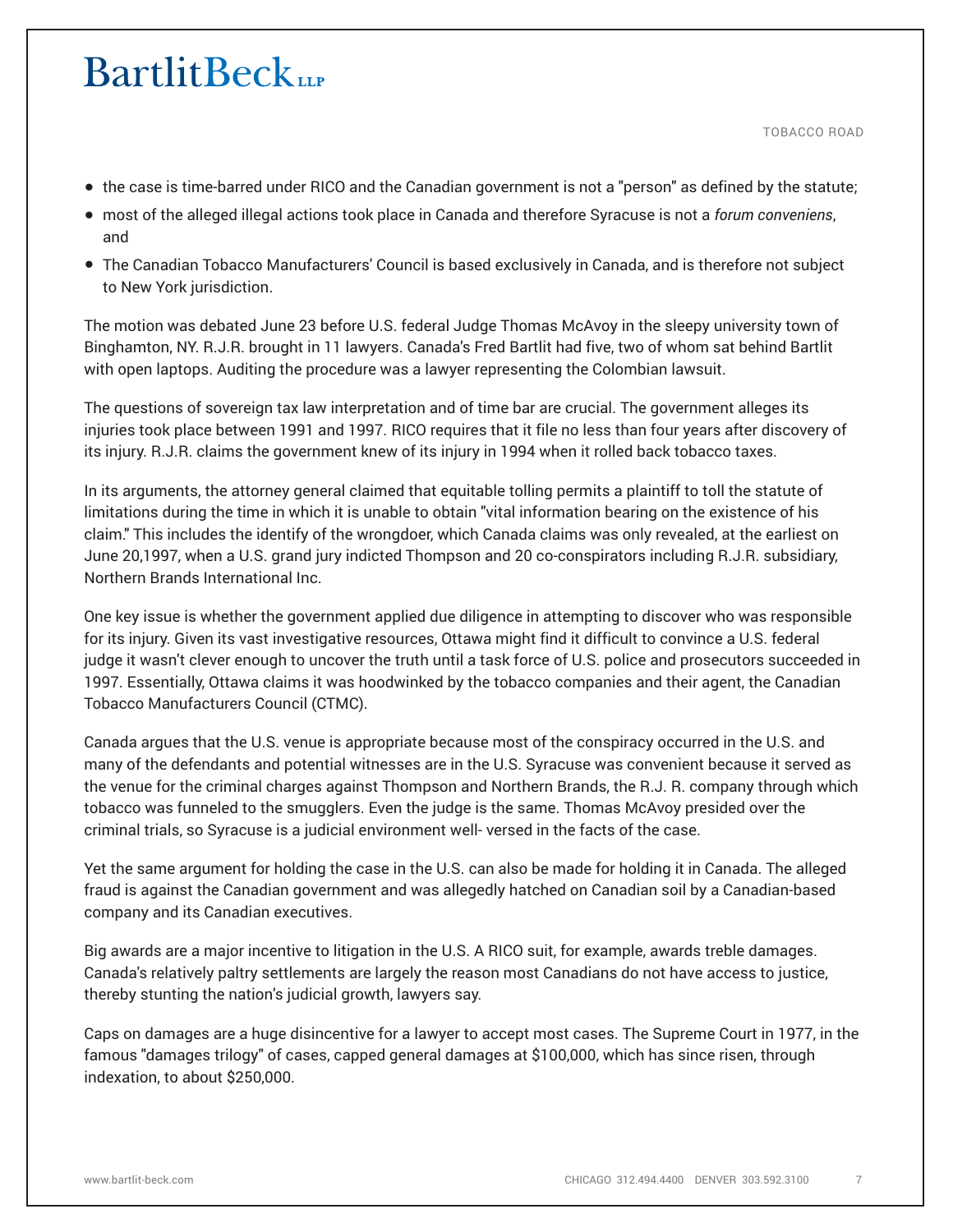TOBACCO ROAD

"The irony is if you are Brian Mulroney and there are allegations against you, you can file a lawsuit and you can get \$2 million," Lennox said. "But if you are a quadriplegic you can get \$250,000. So why take on a big company for \$250,000?"

There's an abundance of cases demonstrating the folly of suing even if you eventually win. Trial lawyers like Montreal's Brahm Campbell know only too well how quickly protracted suits can drain treasuries. Campbell fought an action for 13 years before he won a case where the Supreme Court of Canada ruled on the question of constructive dismissal: *Farber v. Royal Trust* (1997), 145 D.L.R. 4th 1. His client's award including claim, interest, indemnity and all judicial costs totaled only \$350,000. Did he recover his costs? Not even close, Campbell says.

"Unless a counsel believes in the principle and his client stands four-square with him, then it's possible [to get justice]," he says. But "for the vast majority of our population it's an impossible dream to go for that long for that meager sum."

In addition to the problem of puny awards, Campbell claims judges lack administrative backup to help cases proceed quickly through the system. "We spend \$100 million on an Olympic Stadium roof but we scrimp and save on judicial expenditures where the true debates of society should be held-and they are not being held because we don't spend the money," he said. "The machinery of justice has been left rusting and it's not fair to the judiciary.

"The average citizen does not have the wherewithal to wait years before truth will out and his damages are properly compensated," he said. "He doesn't have the money. So what restriction is there for a large corporation to stop abuse in our system? There is none."

Punitive damages, or the lack thereof, is another problem. In the recent insurance case of *Whiten v. Pilot Insurance Co*., the plaintiff was awarded \$1 million after its family home burned down and the insurance company refused to pay the indemnity. The company charged arson even though there was no evidence to support the claim.

The award was meant to punish the company for its unreasonable conduct. But the Ontario Court of Appeal last year reduced the award to \$100,000. Justice John 1. Laskin wrote a strong descent claiming large punitive damages are needed to counter corporate misconduct: (1999), 170 D.L.R. (4th) 280. The Supreme Court has given leave to appeal and scheduled the case for a hearing in the fall.

Furthermore, costs can quickly bury a litigant and Ontario had until recently forbidden contingency fees, although the Ontario attorney general plans to introduce them in the fall.

Large awards have allowed U.S. firms like Ness Motely to accumulate massive war chests. They can afford to absorb the high cost of litigation anticipating a big payday. But Canadian courts frown on war chests. Consequently, large companies can bankrupt an individual with cost motions.

Montreal lawyer Leonard Siedman would love to have a war chest to continue his battle against the federal government on behalf of a translator who suffers from multiple chemical sensitivity or sick building syndrome as a result of working in a federally administered building poisoned by toxins. Siedman sued in 1997. The case